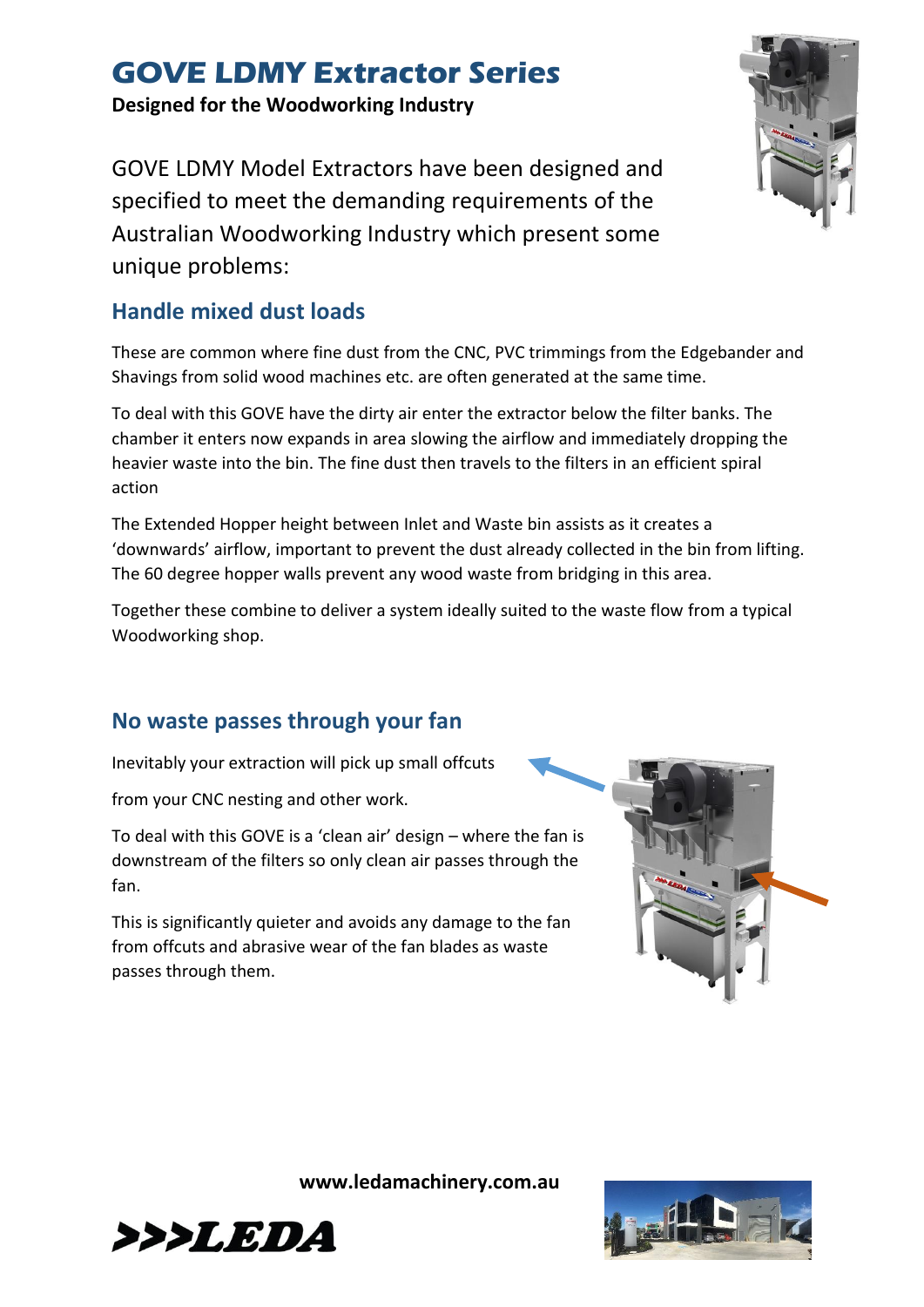**Designed for the Woodworking Industry**

Another important advantage of this system is that the Extractor chamber is under 'negative pressure' (The inside of the extractor is operating at lower pressure than the outside atmosphere). Dust escape is therefore impossible.

The Waste bin is being sucked onto the seal rather than pushed away from it as it. This is the opposite of a dirty air system and ideal for woodworking applications.

## **No Pleats to fill and clog**

GOVE use only smooth wall filter socks not cartridges with pleats which with woodworking are very prone to filling up and blocking airflow through the filters.

## **Continuous filter cleaning while you work**

GOVE 5 separate banks of filters are cleaned in a cycle with regular, timed blasts of compressed air that create a shock wave down the filter- **cleaning them continually** while your extractor operates. This is far superior to Shaker systems that can only clean when the extractor is shut down so cleaning is irregular and infrequent.

Filter performance drops dramatically between cleans so the continuous cleaning GOVE system maintains filter performance throughout the working day and offers a huge benefit over the inefficient shaker systems.

Woodworking machines have specific airflow volume and pressure requirements and it's important to meet these continuously and only reverse pulse can achieve

this. On other systems as filters clogging builds up on the filter surface or in the pleats their resistance to air-flowing through them increases dramatically and what you see back at your machines is a steady and dramatic drop in air volumes.









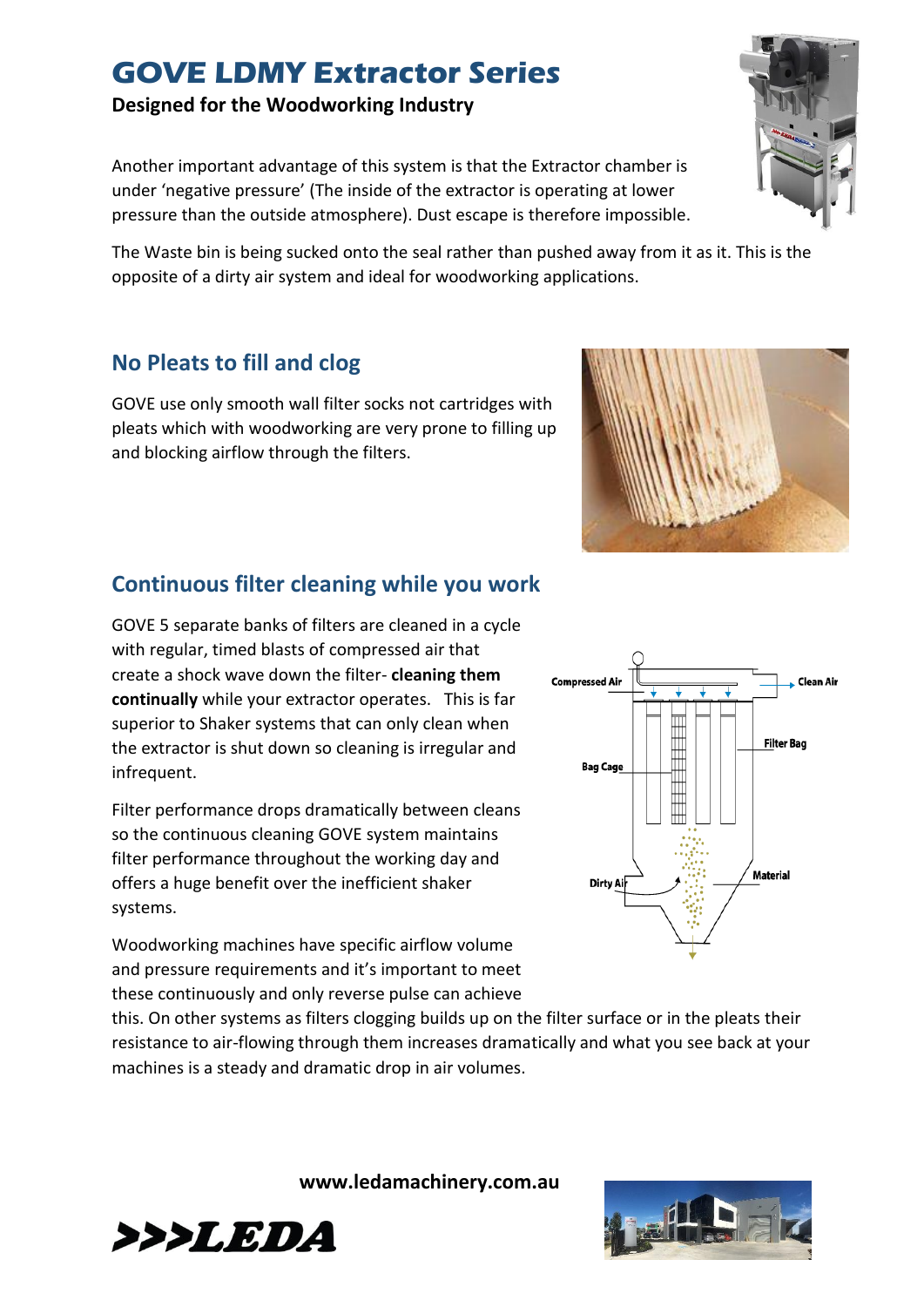**Designed for the Woodworking Industry**

## **Keeping an eye on your filters for you**

GOVE include a Magnahelic gauge – and position this down low enough so you can read it! This measures the pressure differential between the clean and dirty air sides of the filters. So you know if a filter has a hole in it (low difference) or is not clean enough (high pressure difference)

It's then easy to adjust the intensity or interval of the cleaning to match the different dust types and volumes

#### **Lower your maintenance.**

Many Woodworking Companies don't work to a planned maintenance schedule. Gove extractors' simple robust construction, low air resistance design and continuous filter cleaning give them an extremely low maintenance requirement.

#### **Happy outside**

Many woodwork shops are tight on floor space so having the Extractor outside is a big bonus.

No need to allocate expensive indoor space and forklift access to the Extractor and noise levels inside the factory are reduced.

GOVE extractors are happy outside thanks to thick galvanised construction, sloping rain shedding roof panels, stainless steel fittings and outside rated fan/ motors

The Fan housing is also 'hot dip' galvanised to complete the GOVE's weather protection system













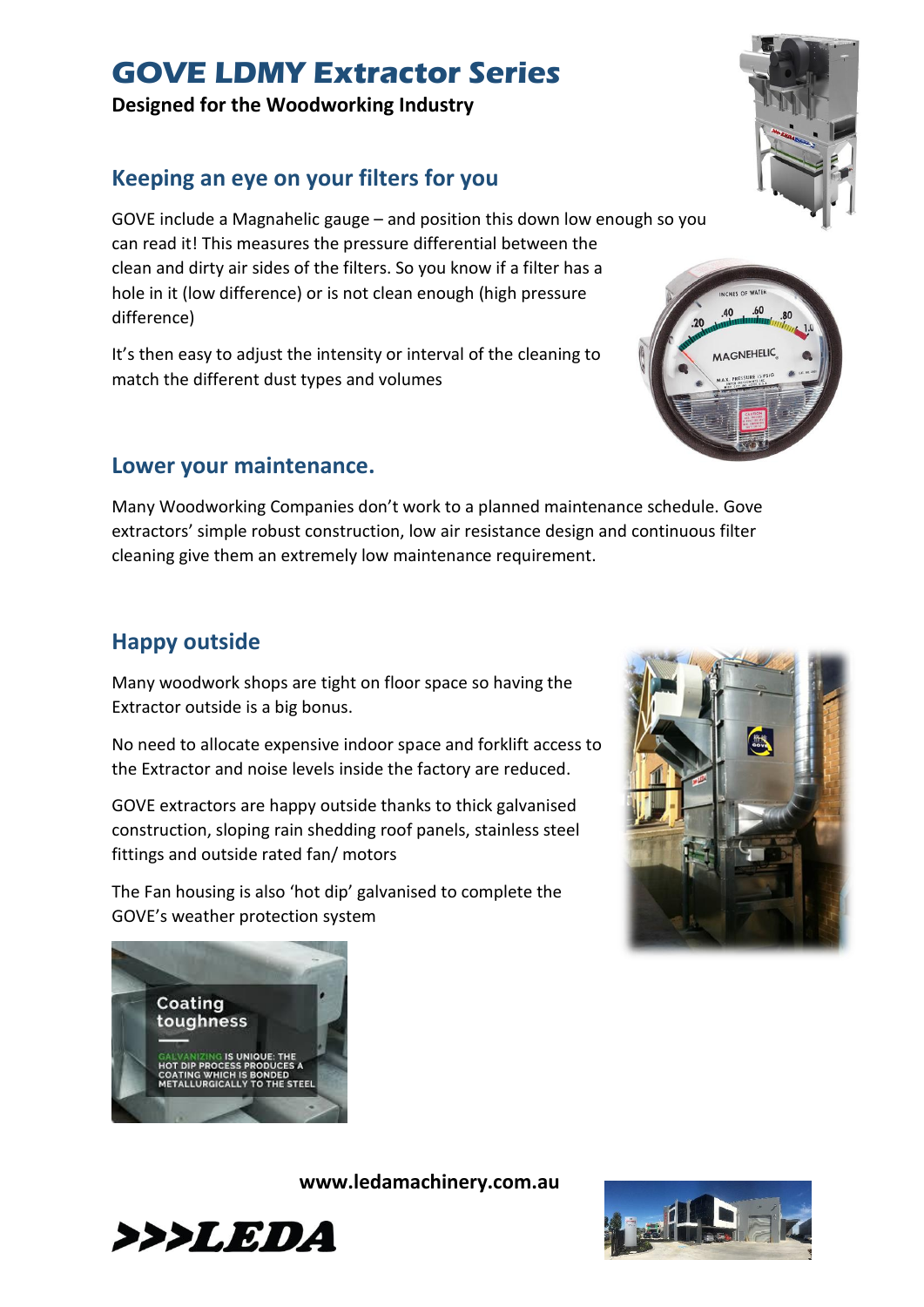#### **Designed for the Woodworking Industry**

## **Mixed demand allows power savings.**



A Woodworking shops extraction demand can vary widely throughout the day as machines are switched on and off.

Your GOVE is supplied as standard with an Inverter which can be

connected to an (Optional) Pressure switch in your duct-line.

Together these create a Variable speed drive that automatically recognises this change in demand and adjusts the fan speed to match (much like a car accelerator) Power savings as high as 50% can be achieved and your whole Extraction system runs quieter and smoother.

Another 'big plus' of this system is that it delivers a ramped start up – easy on your electrical system.

The latest energy efficient IE2 motors are fitted to complete your energy savings system

#### **Explosion protection.**

Dust in Woodworking shops carries a recognised explosion risk so GOVE include an explosion relief panel in their Woodworking model extractors. This vents any explosion out via this relief panel rather than blowing the extraction chamber apart which is obviously a huge plus.

While explosions are not common they can be triggered by a spark from a tool – not unheard of in any woodworking shop

As an extra precaution GOVE combine this panel with anti-static filter material to avoid generating a spark that could initiate an explosion









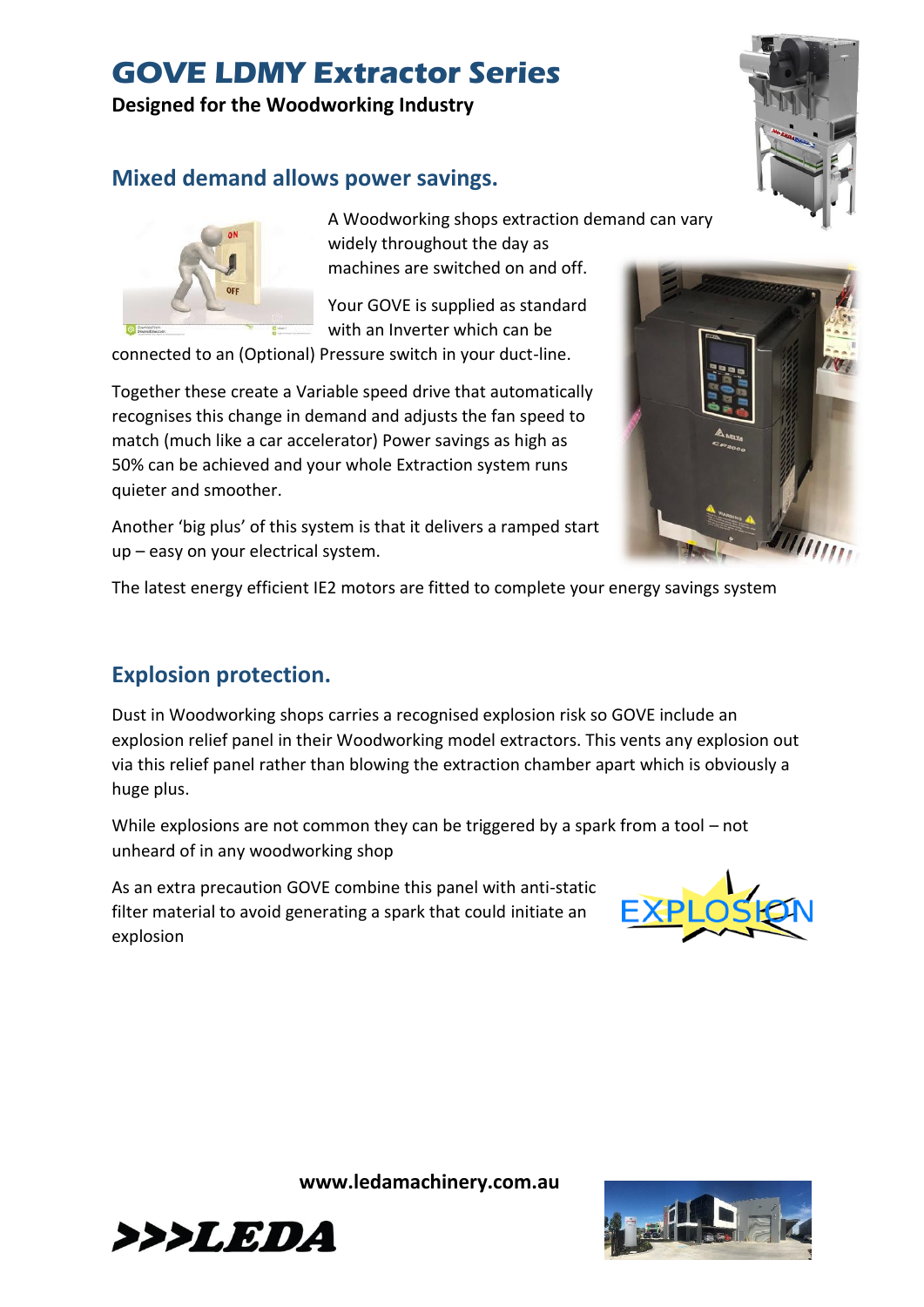**Designed for the Woodworking Industry**

### **Large Bin capacity.**

Overfilling your bins results in dust storming up into the filter area and causing blockages. It's easy to do this and a real nuisance when it happens – so GOVE's woodworking models all discharge to 1.5 cube dump bins – offering over 6 x the waste capacity of even a larger wheelie bin.

The pneumatic bin seal releases and reseals at the flick of a switch – simple and efficient. Less downtime to empty bins, no overfill problems.

*If you prefer Wheelie bins for handling ease or other reasons – there is a 3 bin option.*

## **Compact, neat and tidy and quiet**

GOVE models have the fan and motor attached to the extractor frame. This is up high out of harms way but not on top. It can be at the front or rear – so the extractor is a neat and unobtrusive addition to your building – not an eyesore.

With overall height of the 3 models ranging from 4200-5300mm the extractor will also fit inside most modern buildings or outside below the roofline height

An industrial silencer is included as standard and sits neatly within the footprint – keeping things tidy and quiet for your workforce or neighbours

## **Outstanding value**

GOVE LDMY have all the features and design advantages required by the Woodworking Industry. And GOVE pricing is extremely competitive so there is no need to compromise and settle for anything less than a Reverse Pulse cleaning designed and built to meet the unique demands of today's Woodworking shops.